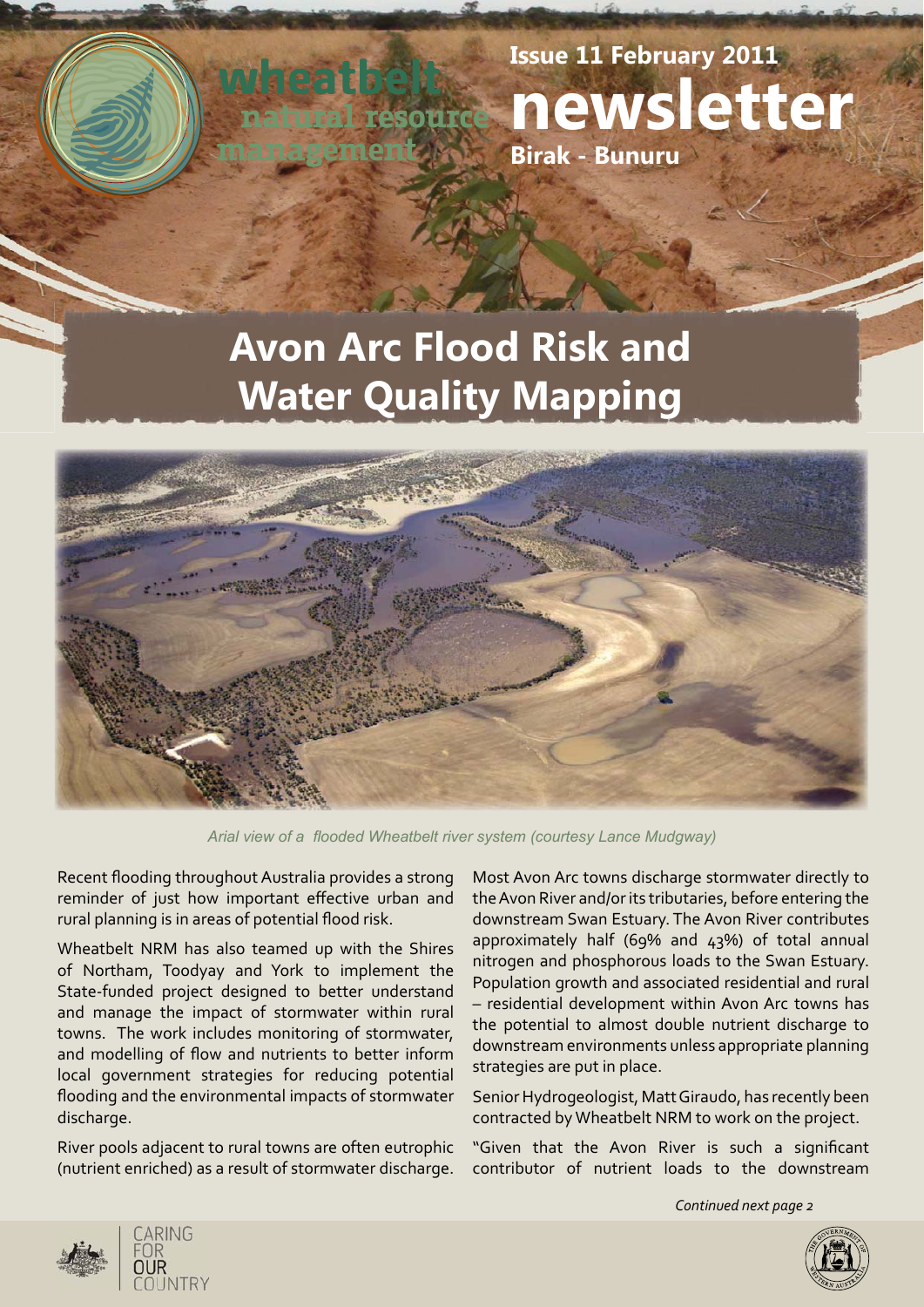# **Avon Arc Flood Risk and Water Quality Mapping - continued**

Swan Estuary, any actions to reduce stormwater impacts on the river system will yield broad positive environmental and social benefits" says Matt Giraudo.

"There have been some very interesting outcomes, in terms of the potential impact of residential development on the river and understanding flood risk".

The project is timely, with the Acting Minister for Environment Peter Collier recently announcing changes to the regulation of domestic fertilizers, effectively reducing the concentration of phosphorous within lawn and garden fertilisers to reduce leaching into waterways.

"Modelling undertaken to date indicates that domestic fertilisers are potentially a significant contributor of nutrients to the river system", said Matt Giraudo.

The project is due to wrap up in June 2011, with a series of forums expected to discuss the outcomes from the project.

## **INSIDE THIS ISSUE:**

| <b>Wheatbelt NRM summer update</b>                                                                          | 3 |
|-------------------------------------------------------------------------------------------------------------|---|
| <b>Modern day art of seed</b><br>collection                                                                 | 4 |
| 2010 survey of the Avon River<br><b>Basin</b>                                                               | 5 |
| <b>Project to examine farm pratices</b><br>and their influences on organic<br>soil carbon                   | 6 |
| <b>Bob and Ross Huxley - Case</b><br>study preview                                                          | 7 |
| <b>Successful applicants of the</b><br><b>2010 Community Small grants</b>                                   | 8 |
| Issue 10, February 2011<br>Designed, edited and produced by Wheabelt NRM.<br>Printed on 100% recycled paper |   |

# **Soil Conservation Incentives Program Round 4 & 5 now open!**



### **Round 4 (Tree Projects)**

340,000 seedlings are available for farmer groups or individuals to protect the soil resource from wind erosion. Farmer groups and landholders in the following shires are eligible for this program:

- Narembeen
- Kondinin
- Kulin
- Lake Grace
- Kent

Applications close Friday 18 March 2011

### **Round 5 (Grower Groups)**

Grower groups in the Avon River Basin are encouraged to submit an expression of interest for projects that aim to trial and/or demonstrate technologies and techniques for improving soil quality.

Round  $5$  is ongoing

For more details on both rounds or to download the application form please visit:

**www.wheatbeltnrm.org.au/funding/scip/**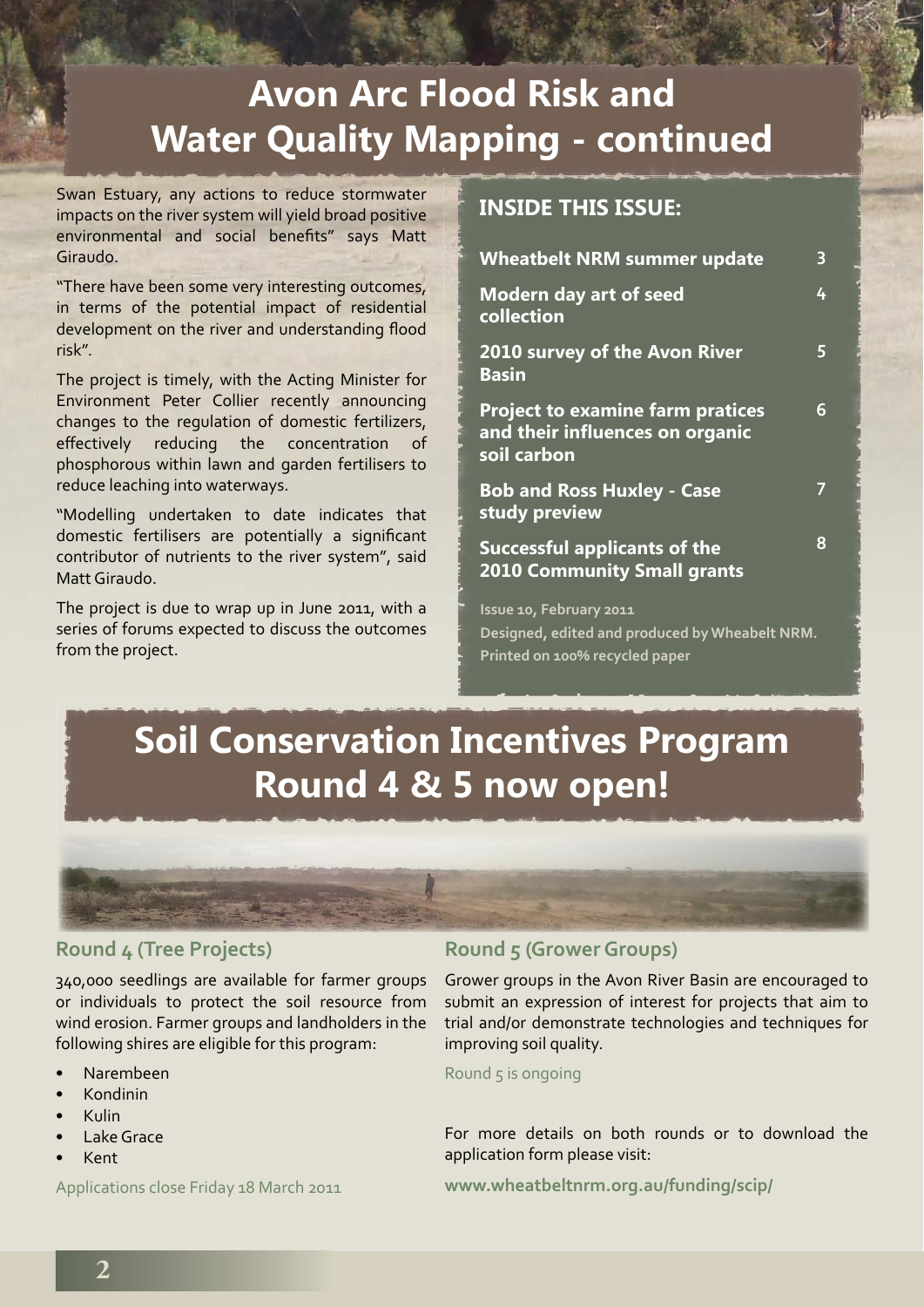## **Wheatbelt NRM Summer update**

Welcome to the summer edition of the Wheatbelt NRM Newsletter and the first for 2011.

Weatbelt NRM has recently announced the commencment of round 4 and 5 of the Soil Conservation Incentives Program. Round 4 invites Farmer groups and landholders in the Shire of Narembeen, Kondinin, Kulin, Lake Grace and Kent to apply for part of 340,000 seedlings to protect the soil resource from wind erosion. Applications for this round close Friday 18 March 2011

Round 5 is open to grower groups in the Avon River Basin to submit an expression of interest for projects that aim to trial and/or demonstrate technologies and techniques for improving soil quality.

Both of these initiatrives can be found on:

www.wheatbeltnrm.org.au/funding/scip

The Wheatbelt NRM Community Survey conducted by the Centre of Excellence in Natural Resource Management (NRM) has been compiled and a sample of result sis available for you to view on page 5 of this newsletter. The survey's aim was to determine landholders' levels of knowledge and skills in natural resource management and their engagement with Wheatbelt NRM.

Our Aboriginal NRM project will be hosting workshops in April to discuss the Wheatbelt NRM program work with the Aboriginal community and how best to move forward. This will include an understanding of Indigenous Protected Areas and the management of sites of cultural and ecological significance.

Further training opportunities are being made available to the Aboriginal land managers in the Avon region to learn about native seed collection techniques. If you would like to know more about the dates of these training days, please contact Rod Garlett, the Wheatbelt NRM Aboriginal Facilitator on 9690 2250.

Finally, Wheatbelt NRM would like to welcome Georgie Troup and David Grasby to the team.



**Georgie Troup** takes up te role of Project Manager (Sustainable Agriculture). She has been working in the NRM sector for the past 7 years since graduating from Curtin University's Environmental Biology and has a passion for all things forestry,

 $\frac{1}{\left( 1-\left( \frac{1}{\left( 1-\frac{1}{\left( 1-\frac{1}{\left( 1-\frac{1}{\left( 1-\frac{1}{\left( 1-\frac{1}{\left( 1-\frac{1}{\left( 1-\frac{1}{\left( 1-\frac{1}{\left( 1-\frac{1}{\left( 1-\frac{1}{\left( 1-\frac{1}{\left( 1-\frac{1}{\left( 1-\frac{1}{\left( 1-\frac{1}{\left( 1-\frac{1}{\left( 1-\frac{1}{\left( 1-\frac{1}{\left( 1-\frac{1}{\left( 1-\frac{1}{\left( 1-\frac{1}{\left$ and enjoys helping landholders achieve their 'green goals'.



**David Grasby** also assumes the role of Project Manager (Sustainable Agriculture). David returns to his roots in the heart of the Western Australian Wheatbelt. With a PhD in Rural Sociology and a diverse employment background that has taken

him from Rockhampton to Toowoomba to Mildura and now to WA, David brings a broad range of experiences and skills to his position.

Kind regards,

Wheatbelt NRM

## **Nyungar Seasons**

### **Birak December - January**

**Hot and dry with easterly winds during**  the day. Nyungar people burned sections **of scrubland to force animals into the open to make hunting easier.** 

## **Bunuru February- March**

**Hot easterly and north winds. The hottest part of the year with sparse rainfall throughout. Nyungar people moved to esturies for fishing.**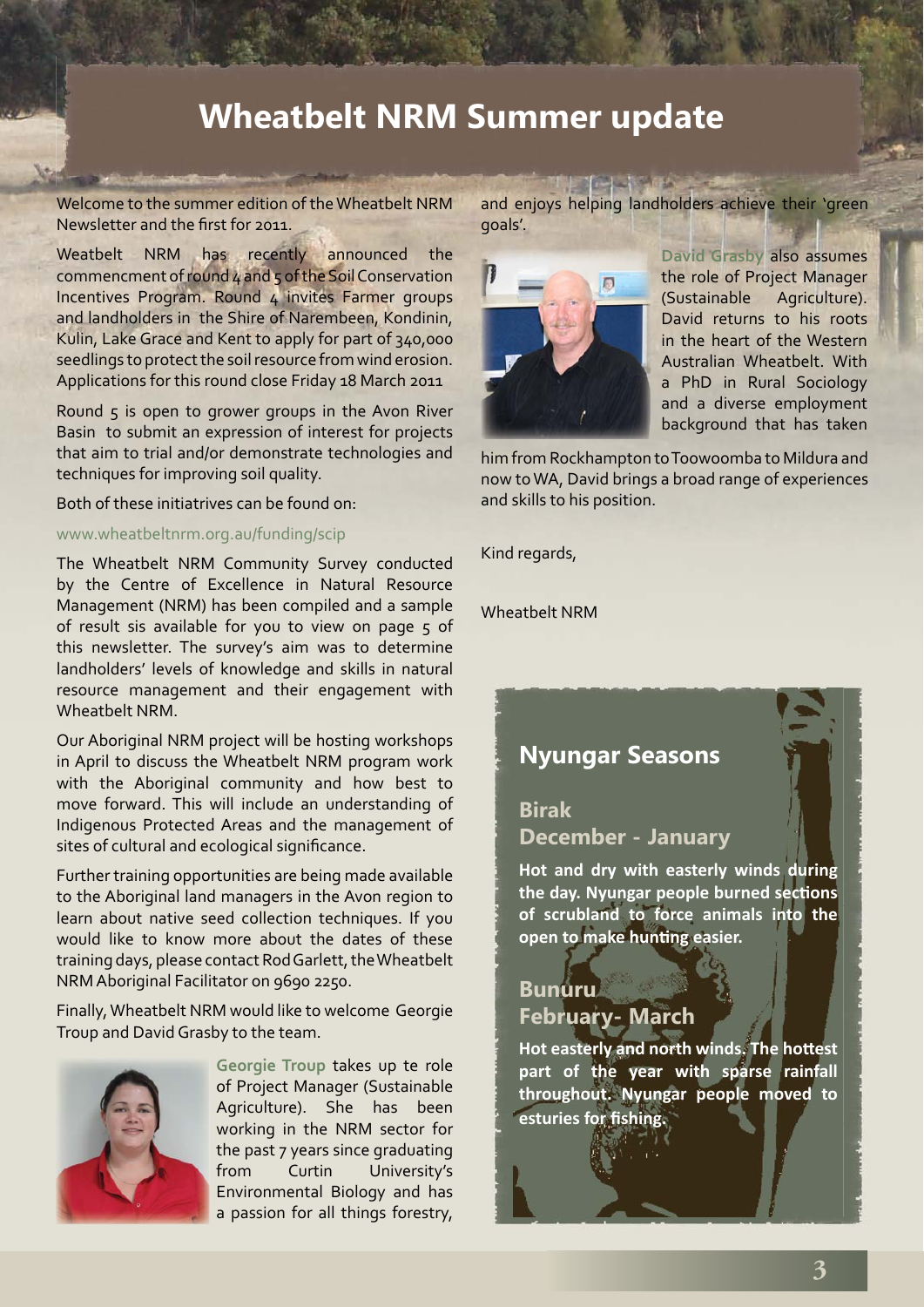## **Modern day art of seed collection**



*Some of the participants of the seed collection training*

#### **By Kate Raston**

Indigenous families living in the Avon Valley are now learning about the modern day art of seed collection.

Wheatbelt NRM is helping traditional owners revegetate two of their properties at Mawson, near Quairading, and Baker's Hill.

Wheatbelt NRM's Rod Garlett said seed collection played a big part in Aboriginal culture.

"Most people know about the burning of the bush for re-growth," Rod Garlett said.

"Aboriginal women then used to collect seeds for medicine, jewelry and bush tucker.

"But nowadays seed collection is important for retaining the genetic species of an area."

Wheatbelt NRM has already hosted two workshops at the Nguna Morrt Aboriginal Corporation Property at Mawson and Woolah-Wah Aboriginal Corporation at Bakers Hill.

In the last couple of years the former sheep and cropping properties have been handed over to local indigenous groups working to restore the bush.

Guest speaker at both of the workshop was environmental scientist Johnny Prefumo, also known as the "frog doctor".

"Each area has different types of plant species, specific for that landscape," Johnny Prefumo said.

"That's why seed collection is so important, to help safe guard the genetics of an area.

"It also makes sense from a dollar point of view.

"Because we have cleared so much land, seed is in short supply and we've seen some Banksia species selling for up to five dollars per seed."

He said blood roots or haemodorun, which existed in the Wheatbelt and has been used as a bush tucker was fetching up to \$5000 a kilogram for seed.

Johnn Prefumo said climate change was also having an impact.

"Take last winter, the frost killed a lot of native plants, and the plants that did survive, produce pinched seed which wasn't as viable."

About 15 people attended each workshop, and were also taught how to store native seed.

Johnny Prefumo said seed could be collected in many different ways.

"Often the best seed is at the top of a tree where the most sunlight is," he said.

"This may mean you have to use unusual methods to access the seed, including shooting branches off really tall trees.

"This of course all has to be done using permits and knowing when is the best time to collect the seed."

Wheatbelt NRM's Rod Garlett said seed collection was also helping local indigenous people re-connect with the land.

"We have some really exciting projects coming up on these properties, and with this knowledge, we can start planting out trees native to the area to restore parts of the bush," he said.

**4**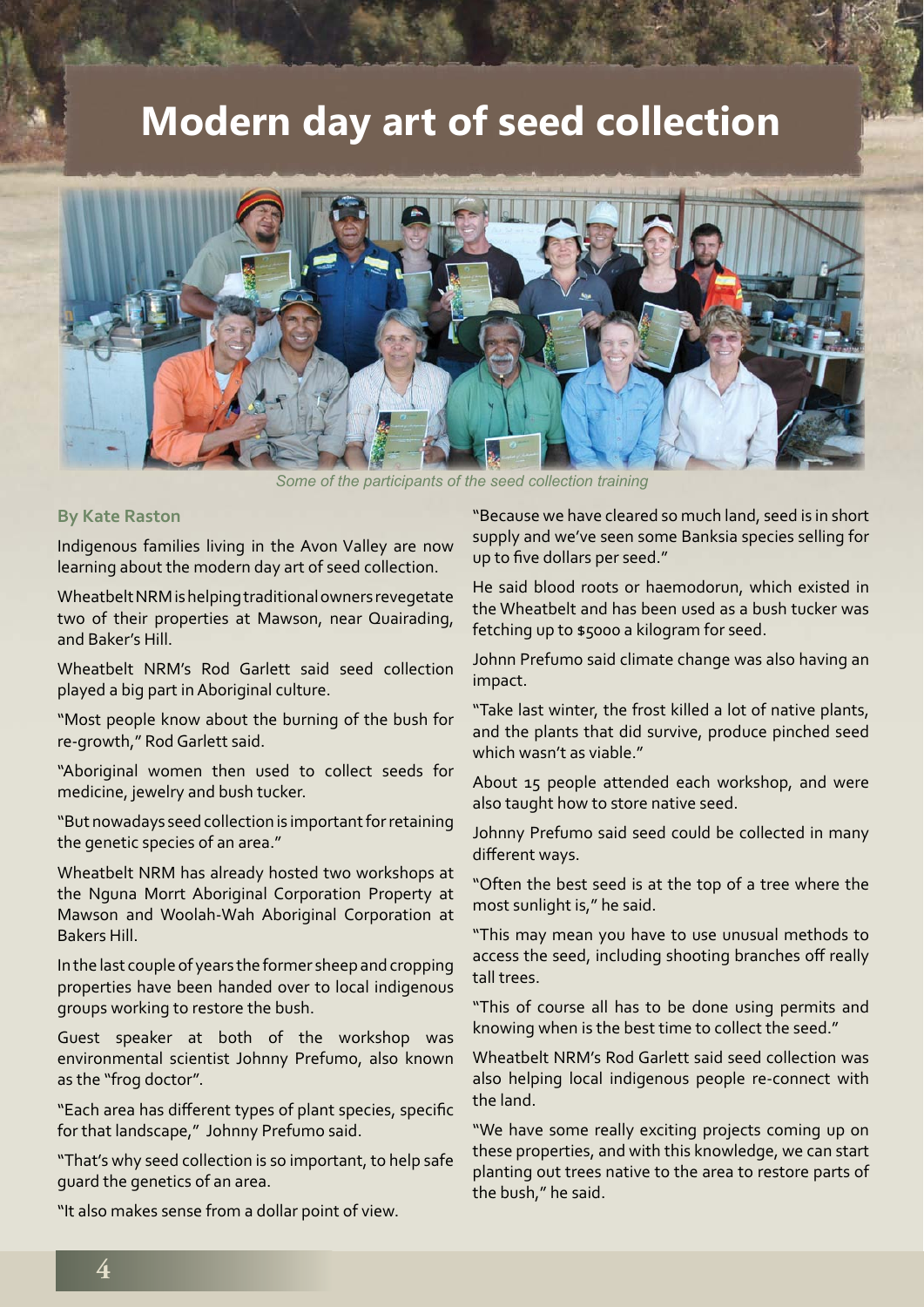# **2010 Survey of the Avon River Basin Farming Community**

In August 2010 the Centre of Excellence in Natural Resource Management (NRM) conducted a survey of the Avon River Basin farming community on behalf of Wheatbelt NRM. The aim of the survey was to determine landholders' levels of knowledge and skills in natural resource management and their engagement with Wheatbelt NRM. The survey was funded by the Australian Government under its Caring for Our Country program. 112 people participated in the survey. A portion of the results is shown below:

## **Top 3 Environmental Concerns**



Salinity is the most important environmental concern (73.2% of 2010 respondents). Lack of rain was regarded as the second most important issue (32.1%). Other issues identified include wind erosion, soil erosion, climate change, biodiversity/vegetation decline, water degradation/management, soil fertility and farm sustainability/production, as shown in the above graph.



Notable NRM practices currently in use by survey participants are:

- Pest/weed management (85.7%)
- No/reduced tillage (83%)
- Surface water harvesting (82.1%)

**Involvement in NRM related activities**



It was found that 61.6% of the survey participants were involved in NRM activities. Involvement in NRM across the sub-regions (Avon, Yilgarn, Lockhart) varied marginally. Lockhart had the lowest involvement (55.5%) and the Avon the highest (69.7%). The graph above shows participants involvement in NRM related activities over the past two years.

- Use of rainwater tanks (75.9%)
- Liming (66%)
- Recycling (67.8%)
- Grazing to maintain 40% cover (63.4%)
- Surface water management (54.5%)
- Use of saltland pastures and protecting Remnant vegetation with fencing (50%).
- Tree planting to help control salinity  $(44.6%)$

NRM activities not so widely adopted are:

- Perennial pastures (40.2%)
- Waterway protection activities (39.3%)
- Tree planting for biodiversity purposes (25.9%)
- Tree planting for wind protection (25%)
- Use of deep drains to help control salinity  $(17.8%)$
- Protection of remnant vegetation through use of covenants (12.5%)

### **To view the complete survey results please visit:**

**www.wheatbeltnrm.org.au/reports-publications/wheatbelt-nrm/**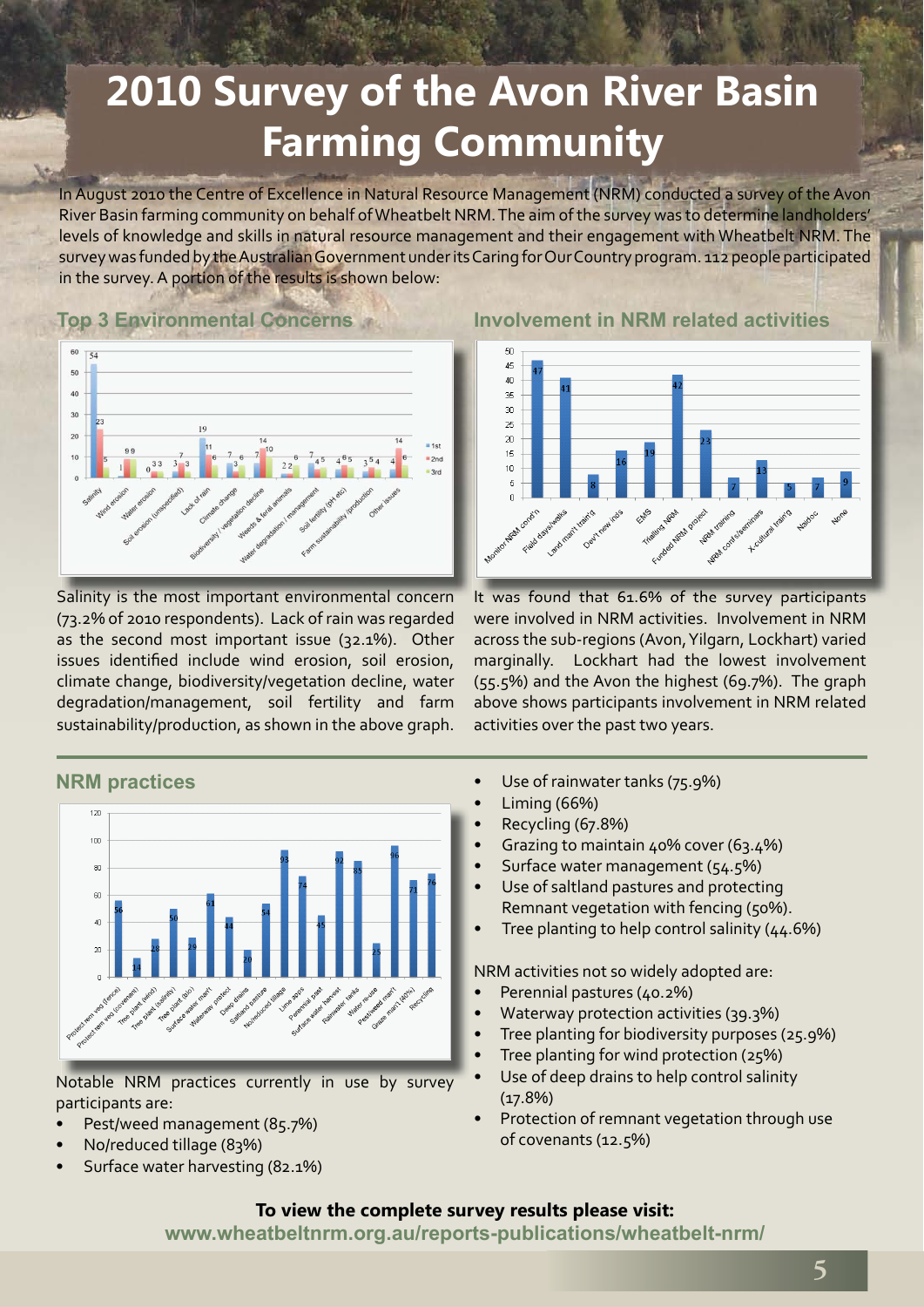## **Project to examine farming practices and their infl uence on levels of Soil Organic Carbon**

#### **By David Grasby**

Organic carbon is an important element of soil health, and, a project being managed by Wheatbelt NRM's Sustainable Agriculture team (funded through the Australian Government's Caring for our Country program) will help farmers in the Avon River Basin (ARB) improve their farm management practices and increase levels of soil organic carbon (SOC).

The depletion of SOC is assuming greater relevance within the Wheatbelt due to a traditional reliance on farm practices that are now recognised as unsustainable. Historically, excessive cultivation combined with overstocking played a key role in soil degradation, erosion and depleting stocks of SOC. The total organic carbon measured for soils (particularly sands) in the Avon River Basin is currently characterised as ranging from poor to fair with the decline in soil carbon content varying according to the type and intensity of land use. Sustainable agricultural practices, such as no-tillage methods of farming, more effective crop rotation and incorporating perennial pastures, are now helping to retain plant residue in the soil and thereby assist the restoration of SOC.

Carbon is an important component of soil due to the contribution it makes to improving soil structure, water retention and fertility. As a result increasing SOC will improve productivity and profitability and help farmers adapt to a warming climate and increasingly unpredictable rainfall patterns.

The project forms part of the Soil Carbon Research Program, an initiative jointly managed by the Australian Department of Agriculture, Fisheries and Forestry (DAFF) and CSIRO to provide "a national framework for soil carbon and greenhouse gas emissions research across Australia". For the Western Australian Wheatbelt component of the project, farmers' knowledge of paddock history combined with soil sampling and analysis by Associate Professor Dan Murphy and his team at the Institute for Agriculture at UWA, will compare current levels of SOC under traditional farming practice to the SOC levels in properties that have adopted a range of alternative land uses on similar soil types. Analysis will ascertain how the adoption of alternative and more sustainable farming practices affects the level of organic carbon in the soil.

As part of the project, an extension strategy will be implemented to provide information that addresses identified barriers and assists farmer decision making



*Associate Professor Dan Murphy (UWA) who delivered the soil health program (2005-10) with Wheatbelt NRM, will be undertaking a project to increase farmers knowledge and skills on practices that increase soil organic carbon* 

to adopt practices that are verified as benefiting soil organic carbon. UWA will be conducting field days to advise landholders about the benefits of increasing SOC and an economic analysis will assist farmers in the decision-making process on changing land use or practices to improve levels of soil organic carbon.

Landholders considering adopting practices that increase levels of SOC may also be interested to learn how the proposed Carbon Farming Initiative (CFI) might affect them. While the legislation to put the CFI into effect has yet to be enacted, it should be pointed out that in its present state, the CFI does not allow SOC resulting from agricultural practices that increase levels of plant residue (i.e. carbon) to be included in the proposed carbon trading mechanism. This is due to uncertainty in relation to accurately measuring SOC stocks and ensuring the permanence of carbon stored over a sufficiently long period to produce a carbon sequestration benefit. Nonetheless, adopting practices that build levels of SOC is still considered to be worthwhile due to the increases in productivity and profitability that can result, whether or not the soil carbon can be sold through a carbon trading scheme.

#### **Relevant links:**

For more information about soil organic carbon, visit: http://soilquality.org.au/

Wheatbelt NRM: www.wheatbeltnrm.org.au/

Caring for our Country: /www.nrm.gov.au/

Soil Carbon Research Program: www.csiro.au/science/ Soil-Carbon-Research-Program.html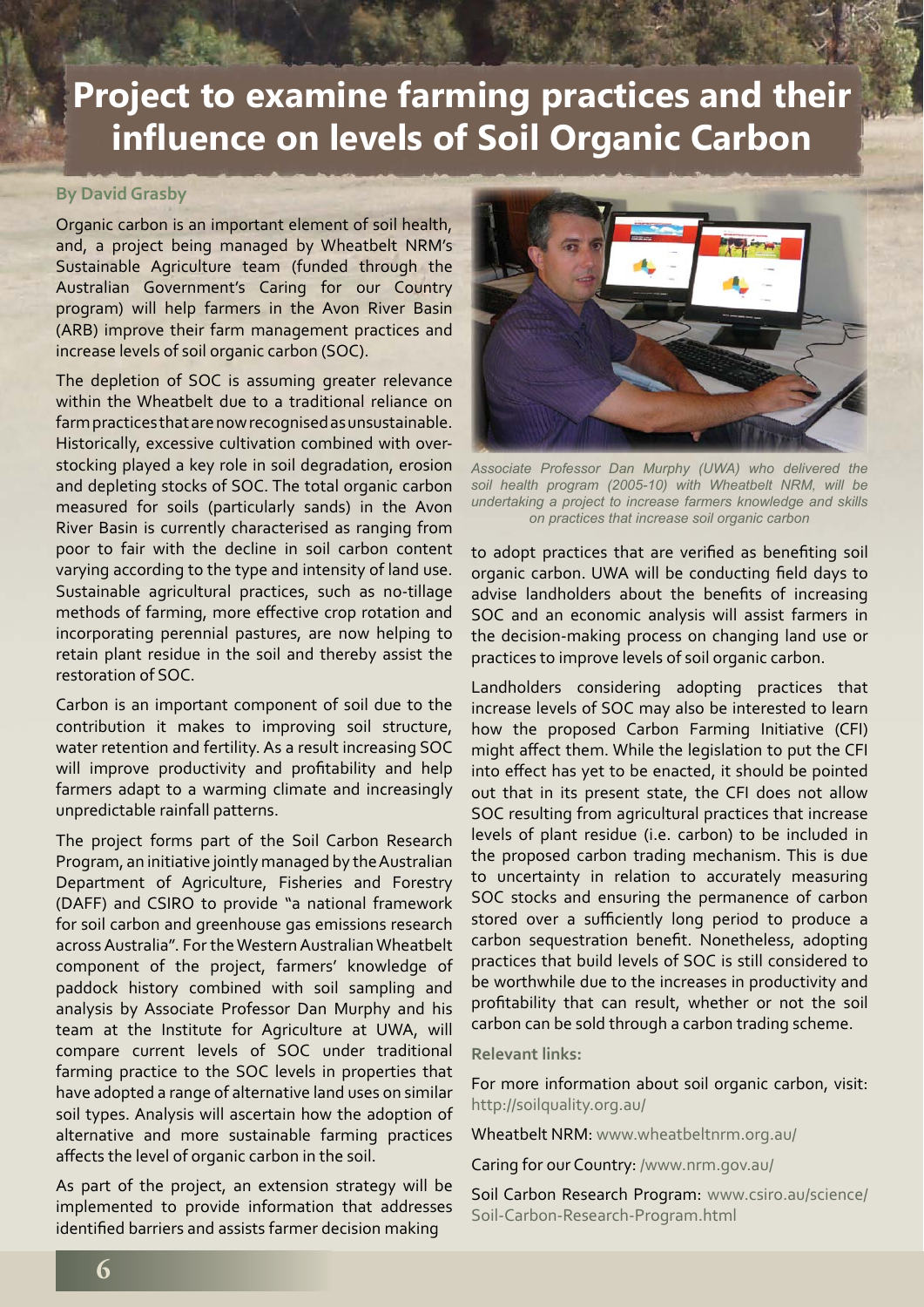# **Bob and Ross Huxley - Case study preview**



**Names:** Bob and Ros Huxley

**Farm Name:** Huxley Farms

**Location:**Gabbin, Central (NE) Wheatbelt in WA

**Catchment Group**: Mt Marshall NRM Committee and Lake McDermott Catchment Grou

**Rainfall:** 310mm

**Soil types:** 25% light/Wodjil land, 25% medium, 50% salmon gum/gimlet – 'user friendly heavy land'

#### **Farm size:** 1,200 hectares

**Enterprise mix:** 800 hectares wheat, sheep and 240ha agroforestry – 'need to use every square foot of the farm to 100% keep the bank happy'. 90% of the arable land is salmon gum/gimlet – very good productive country for the area.

**Species planted:** 240 hectares mainly local hosts and Sandalwood on light land (wodjil and deep sands)

#### **Been planting since:** 1999

**Number planted:** About a million mainly host trees, a few oil mallees and brushwood, on his own land and 450,000 planted for other landholders on either a contract or 'barter' system. A lot of hosts more recently have been established by direct seeding.

**Overall success/survival rate:** Droughts, a grasshopper plague, water resistant areas, bare-rooted stock where initial survival is 70%. 'terrorist rabbits and 28s' can decimate a plantation'. Bob estimates a first year survival rate of about 65%. Some good years are higher and dry years are lower. Infilling is required to keep the host stocking rate around 1,000 or more per hectare.

'So the initial survival rate is about 65% but the success rate is 100% because it is fun putting something back into the country which has given so much to me and my family.' Said Bob.

**Approximate** % of the arable land planted: 23 %

Bob Huxley comes from a family that has been farming at Gabbin in the eastern central wheatbelt since 1922. Bob left the area in 1977 at the age of 27. He studied for his Bachelor of Social Work degree at Curtin University and worked in the field of addictions treatment for ten years. A bit worn out from trying to 'save the world' he purchased a 41 foot Jarrah plank fishing vessel, studied for his Master Class V skippers ticket and spent the next few years shark fishing and wetlining from Mandurah to the Abrolhos islands.

In 1997 he returned to the farm and having decided that he needed to make the enterprise more environmentally and economically sustainable and started on the road to what is now his main passion – planting WA Sandalwood (Santalum spicatum) on a large scale. Bob likes Sandalwood as it is iconic of the WA wheatbelt, native to the Mount Marshall area and grows well on soils which are not very profitable using traditional farming methods.

Bob enjoys the diversity of farming and likes the mix of cropping, merino sheep and tree cropping. He is proud of his breeding flock of about 800 AMS ewes whose wool averaged under 18.5 microns and returned 680 cents/kg for the top line of wool when sold last year.

However he has noticed a change in the rainfall pattern over his lifetime and believes that future agricultural production systems need to be more flexible and diverse than they are now.

Bob remembers Sandalwood from his childhood 'I remember the kitchen fire being lit in the mornings with Sandalwood twigs and it smelled nice'.

Since 2000 Bob has planted 20 to 40 hectares every year on parts of the farm that were not yielding a return from grain growing. Bob has found that it is just these areas that the Sandalwood particularly likes. 'Sandalwood grows in harsh but very varied conditions' and has focused on the wodjil soils of his farm.

*These farmer case studies will be published by Wheatbelt NRM throughout 2011. This article is just a preview of whats to come.* 

**7**